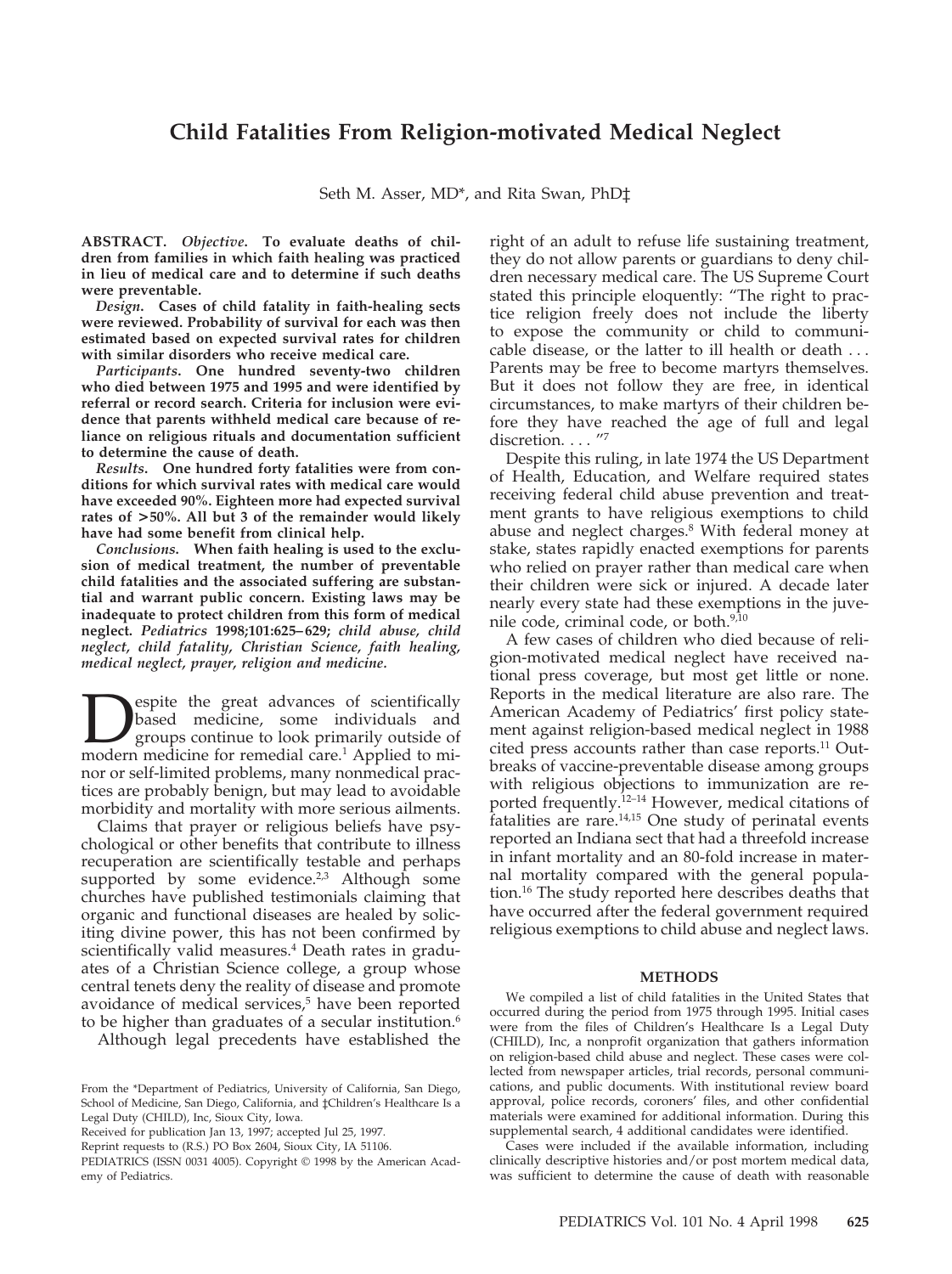medical certainty, the standard for presentation of a medical opinion in most courts. This was assessed by one author (S.M.A.), a pediatrician who has qualified in court to examine records and present expert opinion in child fatality cases.

Cases were excluded if documentation of the cause of death was inadequate or if the history did not indicate that failure to seek medical care was primarily based on a reliance on faith healing. Examples of the latter include children of some Amish communities where the barriers to care are more cultural than theological and children of Jehovah's Witnesses who were denied only blood products and were not expected to be healed by divine intervention.

After considering the underlying conditions and diagnoses that directly contributed to death, children were assigned a likely outcome with commonly available remedial or preventive medically supervised care (Table 1). Because medical advances altered expected mortality rates during the study period, comparisons were based on clinical experience and published statistics of the appropriate era. For chronic conditions (eg, tumors, diabetes) survival was compared with long-term survival rates published in journals or textbooks from the relevant field. For acute problems, such as infections and perinatal complications, the logical comparison was expected mortality during the acute process.

In most cases, the diagnosis permitted an assignment to an expected outcome based on a published statistic. For example, the mortality rate for treated cases of Rocky Mountain Spotted Fever in 1983 was 2%, less than one-third the rate for untreated cases.17 Thus, a death during 1984 was considered to have an excellent probable outcome with medical treatment.

In other situations, a diagnostic group could be identified, but not a specific disorder. A child with acute lymphocytic leukemia presenting for medical attention in 1977 would have an expected  $3$ -year survival of 74%<sup>18</sup> and 5-year survival  $>50$ %. Thus this child would be placed into the good outcome group. But a child with a nonspecified leukemia could only be assigned based on overall outcome for all types of the disease and was thus placed into the fair group.

In a few instances, judgment based on clinical experience had to be applied. For example, the data in all cases of renal failure were not adequate to determine an etiology for the end-stage disease. However, they were sufficient to exclude active processes such as Lupus or cancers. All of the teenagers in that group seemed to be good dialysis candidates, ensuring a >90% chance of long-term survival. Thus, the prognosis for their condition was considered excellent. In any situation in which the heterogeneity of clinical presentations made a simple, direct classification difficult, such as in the case of a foreign body aspiration, the most conservative classification that seemed reasonable was assigned.

Infants with fetal demise were placed in favorable prognostic groups only if adequate inspection or autopsy excluded major malformations. Although in utero demise can happen under obstetrical supervision, close monitoring improves detection and treatment of high-risk circumstances that lead to fetal loss. The expected outcome of a third trimester pregnancy is a live born, surviving infant, and thus, for the purpose of this review, expected outcome with care is excellent. Likewise, many of the preterm births might have been delayed with prenatal care or had successful neonatal supportive care. Thus, the expected outcome of preterm infants and stillborns was considered good.

Some of the infants studied were given the legal term stillborn on death certificates. In many cases, however, autopsy reports and witness statements indicated that death occurred during labor or delivery from causes that would have been easily prevented or

**TABLE 1.** Classification of Expected Outcomes With Preventive or Remedial Medical Care

| Classification | Criteria                                                                                               |
|----------------|--------------------------------------------------------------------------------------------------------|
| Excellent      | $90\% \geq$ expected survival                                                                          |
| Good           | 50%-89% expected survival                                                                              |
| Fair           | 10%-49% expected survival                                                                              |
| Some benefit   | $\leq$ 10% expected survival but expectation for<br>pain and suffering reduction under medical<br>care |
| No benefit     | No significant improvement in outcome<br>expected with medical care                                    |

treated with skilled assistance. Thus, for the purposes of this study, these perinatal deaths were listed in categories other than fetal demise.

# **RESULTS**

Of 201 cases reviewed, 14 lacked sufficient information to be certain of the cause of death. In 15 cases, it could not be established that exclusive reliance on faith healing contributed to the demise. This left 172 children for evaluation.

# **Childhood Fatalities**

The diagnoses of 113 children who died after their neonatal period are summarized in Table 2. Of the 98 children who did not have cancer, 92 would have had an excellent prognosis with commonly available medical and surgical care and 4 would have had a good outcome. Only 2 would not have clearly benefited from care. Many histories revealed that symptoms were obvious and prolonged. Parents were sufficiently concerned to seek outside assistance, asking for prayers and rituals from clergy, relatives, and other church members. For example, a 2-year-old child aspirated a bite of banana. Her parents frantically called other members of her religious circle for prayer during nearly an hour in which some signs of life were still present. In another case, a 6-weekold infant, weighing a pound less than at birth, died from pneumonia. The mother admitted giving the infant cardiopulmonary resuscitation several times during the 2 days before the infant's death. In one family 5 children died of pneumonia before the age of 20 months, 3 before the study period. Although this raises the possibility of genetic disorders such as cystic fibrosis, immune deficiency, or asthma, many such conditions have a good prognosis with treatment. Their mother was a nurse before joining a church with doctrinal objections to medical care.

One father had a medical degree and had completed a year of residency before joining a church opposed to medical care. After 4 days of fever, his 5-month-old son began having apneic episodes. The father told the coroner that with each spell he "rebuked the spirit of death" and the infant "perked right back up and started breathing." The infant died the next day from bacterial meningitis.

For the children with tumors, available medical care would have given them a reasonable chance for long-term survival and reduction of pain and suffering. A 2-year-old boy with Wilms' tumor had a primary that weighed 2.5 kg, approximately one sixth of his body mass. A 12-year-old girl was kept out of school for 7 months while the primary osteogenic sarcoma on her leg grew to a circumference of 41 inches and her parents relied solely on prayer. A timely diagnosis would have allowed at least a modest chance for survival.

# **Prenatal and Perinatal Fatalities**

Table 3 lists the principal causes of 59 prenatal and perinatal deaths. All but 1 of the newborns would have had a good to excellent expected outcome with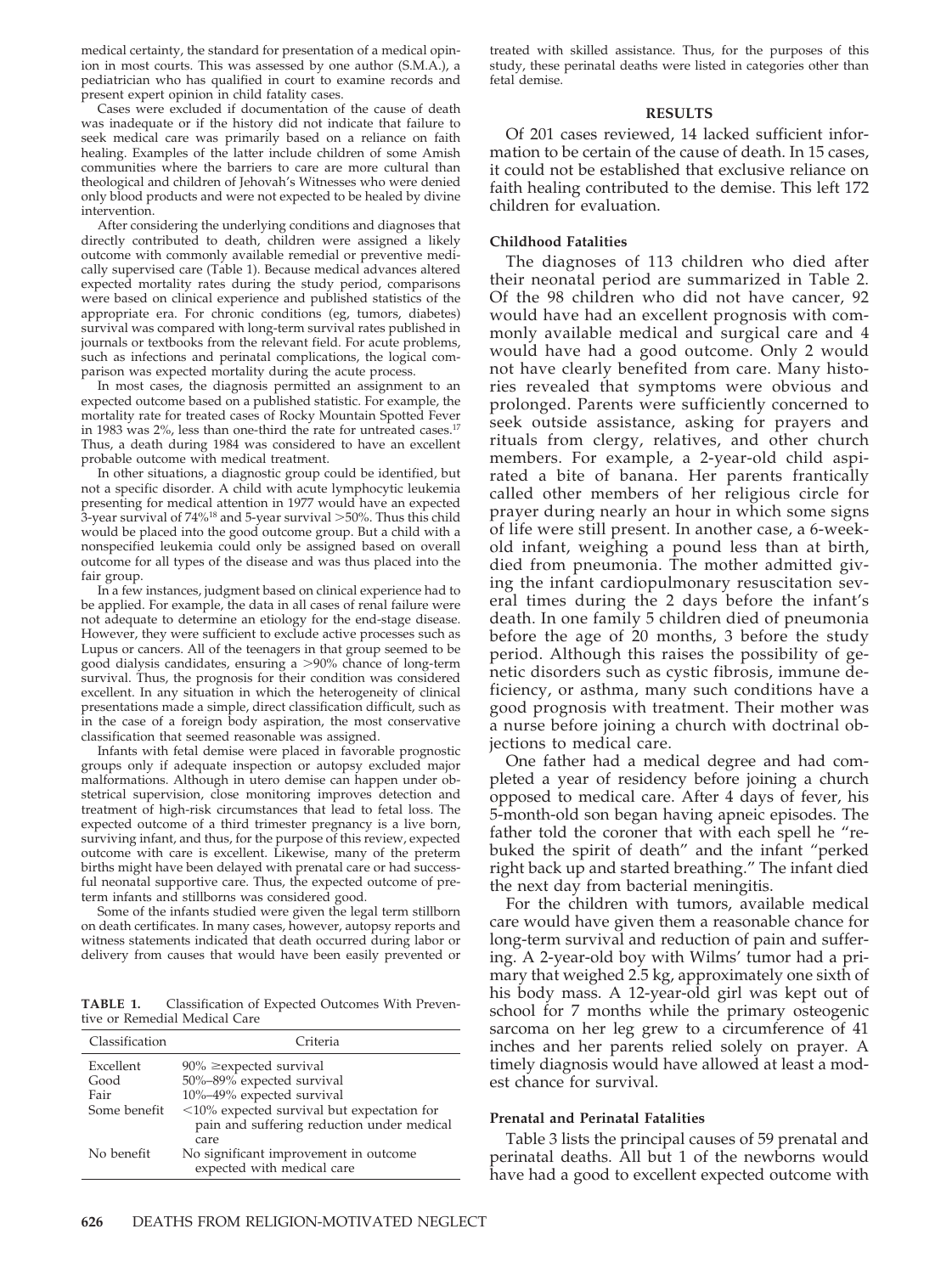|                                      | ပ              |                                              |                         |
|--------------------------------------|----------------|----------------------------------------------|-------------------------|
| Diagnoses                            | N              | Ages (Years Unless Specified)                | <b>Expected Outcome</b> |
| General or miscellaneous:            |                |                                              |                         |
| Cachexia, gastric aspiration         | $\mathbf{1}$   | 9                                            | Excellent               |
| Dehydration                          | 6              | 4 mo, 5 mo, 1, 5, 8, 12                      | Excellent               |
| Diabetes, type 1                     | 12             | 3, 7, 10, 10, 11, 12, 12, 13, 13, 15, 15, 16 | Excellent               |
| Epilepsy, withheld medications       | $\mathbf{1}$   | 17                                           | Excellent               |
| Burns, 50% total burn surface area   | 1              | $\mathbf{1}$                                 | Good                    |
| Hydrocephaly, myelomeningocoele      | $\mathbf{1}$   | 2 mo                                         | Excellent               |
| Foreign body aspiration              | $\mathbf{1}$   | 2                                            | Good                    |
| Renal failure                        | 3              | 15, 15, 15                                   | Excellent               |
| Trauma, motor vehicle accident       | $\mathbf{1}$   | 2                                            | No benefit              |
| Infections:                          |                |                                              |                         |
| Diphtheria                           | 3              | 3, 4, 9                                      | Excellent               |
| Laryngotracheobronchitis             | $\mathbf{1}$   | $18 \text{ mo}$                              | Excellent               |
| Measles (with complications)         | 7              | 1, 5, 9, 9, 13, 14, 16                       | Excellent               |
| Meningitis, H influenzae             | 9              | $4 \text{ mo}, 1 (7), 4$                     | Excellent               |
| Meningitis, S pneumoniae             | 4              | 2 mo, 5 mo, 1, 7                             | Excellent               |
| Meningitis, bacterial, nonspecified  | 1              | 1                                            | Excellent               |
| Meningitis, posttraumatic            | 1              | 15                                           | Excellent               |
| Pericarditis, S pneumoniae           | $\mathbf{1}$   | $\mathbf{1}$                                 | Excellent               |
| Pertussis                            | $\mathbf{1}$   | 1 mo                                         | Excellent               |
| Pneumonia (varying etiologies)       | 22             | $1 \text{ mo}$ to $2 \text{ y}$              | Excellent               |
| Pneumonia/myocarditis                | $\mathbf{1}$   | $\mathbf{1}$                                 | Good                    |
| Rocky Mountain spotted fever         | 1              | 4                                            | Excellent               |
| Toxic shock syndrome, staphylococcus | $\mathbf{1}$   | 17                                           | Excellent               |
| Abdominal surgical disorders:        |                |                                              |                         |
| Intussuception                       | 3              | 8 mo, 9 mo, 14                               | Excellent               |
| Appendicitis, ruptured               | 7              | 5 to 14                                      | Excellent               |
| Small bowel obstruction              | $\mathbf{1}$   | 6                                            | Excellent               |
| Strangulated hernia                  | 1              | 6                                            | Excellent               |
| Volvulus                             | $\overline{2}$ | 9 days, 26 mo                                | Excellent               |
| Congenital heart lesions:            |                |                                              |                         |
| Common atrioventricular canal        | 1              | 7 mo                                         | Good                    |
| Double outlet right ventricle        | $\mathbf{1}$   | 12                                           | No benefit              |
| Ventricular septal defect, pneumonia | $\overline{2}$ | 9 mo, 10 mo                                  | Excellent               |
| Tumors:                              |                |                                              |                         |
| Ewing's sarcoma                      | 1              | 13                                           | Good                    |
| Leukemia, acute lymphocytic          | 3              | 4, 5, 7                                      | Good                    |
| Leukemia, nonspecified               | $\mathbf{1}$   | $\overline{2}$                               | Fair                    |
| Lymphoma, Burkitt's                  | $\mathbf{1}$   | 13                                           | Good                    |
| Lymphoma, non-Hodgkins               | $\mathbf{1}$   | 3                                            | Good                    |
| Neuroblastoma                        | $\mathbf{1}$   | $\mathbf{1}$                                 | Fair                    |
| Osteogenic sarcoma                   | 3              | 6, 12, 14                                    | Fair                    |
| Posterior fossa, nonspecified        | $\mathbf{1}$   | 2                                            | Fair                    |
| Rhabdomyosarcoma                     | $\overline{2}$ | 4 and 5                                      | Fair                    |
| Wilms' tumor                         | $\mathbf{1}$   | $\mathcal{P}$                                | Good                    |
| Total                                | 113            |                                              |                         |
|                                      |                |                                              |                         |

medical care. The mothers generally declined prenatal care and the deliveries were either unassisted or attended by nonlicensed midwives. Two mothers had prior cesarean sections and had been advised against home delivery. Siblings of 2 deceased newborns had previously received court-ordered medical care for illness or injury. In one case, a relative of an infant with respiratory difficulty called for medical assistance, but a church elder turned the responding emergency crew away saying that with prayer the infant was breathing better. The infant died within a few hours. One infant was asphyxiated because of intrapulmonary bleeding, which might have been prevented with a routine vitamin K injection.

Pseudoscience was sometimes offered along with prayer. During 1 birth, a 3-day ordeal that included difficult labor and maternal convulsions, the founding elder of the sect told the mother her copious green vaginal discharge was "a good thing," a sign that she had peritonitis and poisons were being expelled thanks to the prayers of the group. It is likely that her discharge was meconium, a sign of fetal distress.

Deliveries attended by unlicensed midwives had tragic results. In one case, a 23-year-old woman presented to an emergency room after 56 hours of active labor with the infant's head at the vaginal opening for  $>16$  hours. The dead fetus was delivered via emergency cesarean, and was in an advanced state of decomposition. The mother died within hours after delivery from sepsis because of the retained uterine contents. The medical examiner noted that the corpse of the infant was so foul smelling that it was inconceivable anyone attending the delivery could not have noticed.

Five additional mothers of perinatal infants died from complications of delivery. A few mothers eventually were treated in emergency departments for vaginal lacerations and retained placentas. In 2 cases, dead newborns had twin siblings who survived after being taken to hospitals.

## **Other Findings**

A total of 23 denominations from 34 states were represented in this study. Five groups accounted for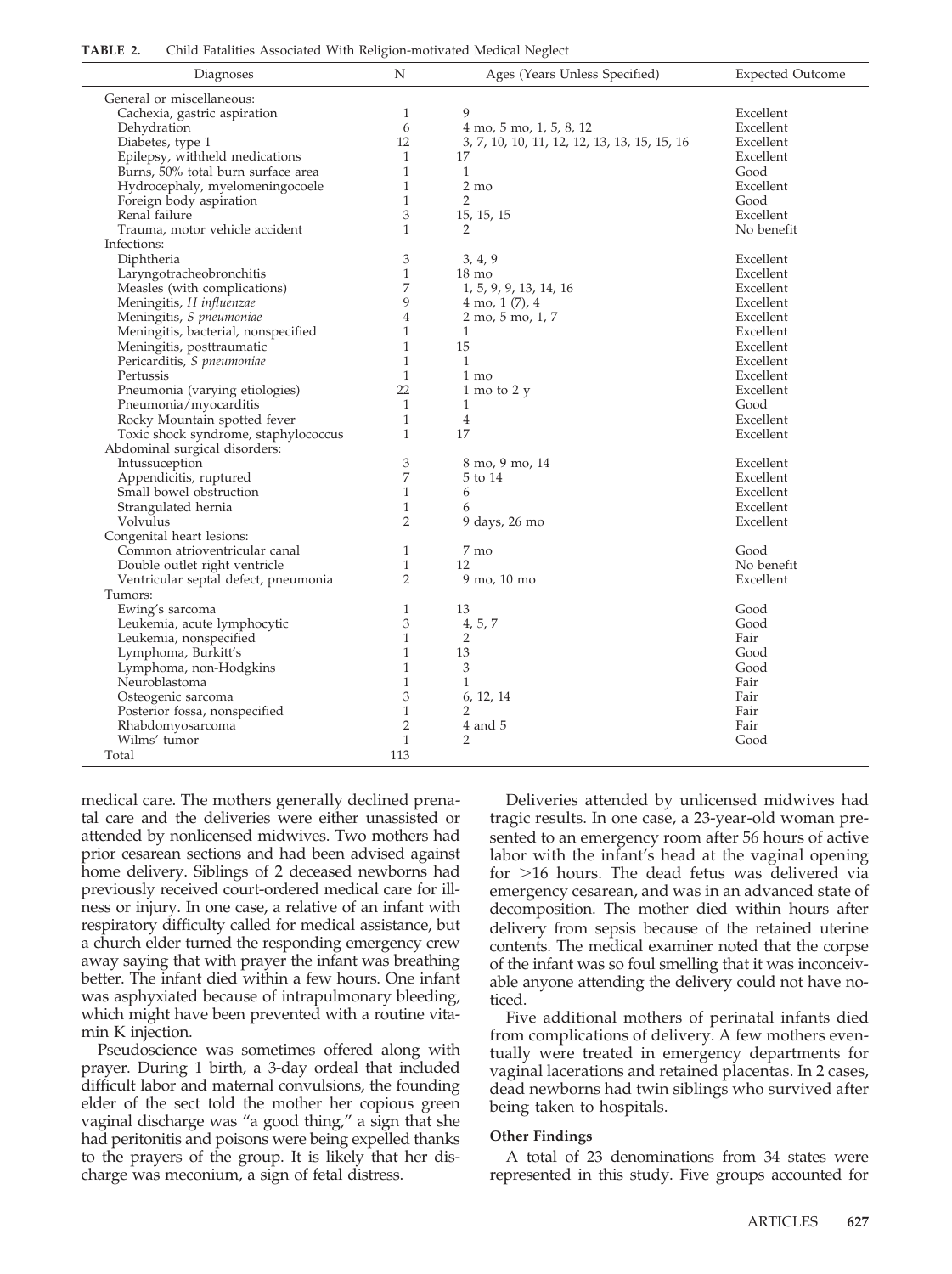| TABLE 3. |  | Perinatal Fatalities Associated With Religion-motivated Medical Neglect |  |  |  |
|----------|--|-------------------------------------------------------------------------|--|--|--|
|          |  |                                                                         |  |  |  |

| Diagnoses                        | N              | Comments                                | <b>Expected Outcome</b> |
|----------------------------------|----------------|-----------------------------------------|-------------------------|
| Fetal demise                     |                |                                         |                         |
| Preterm                          | 3              | 26-, 32-, 34-week gestations            | Good                    |
| Term                             | 6              | Large infants, some postterm            | Excellent               |
| Hydrops faetalis                 | 1              | Blood group incompatibility             | Excellent               |
| Preterm infants                  |                | (All over 30 weeks unless noted)        |                         |
| Apnea, respiratory arrest        | 1              |                                         | Excellent               |
| Asphyxia                         | 1              | Nuchal cord, breech                     | Excellent               |
| Intraventricular hemorrhage      |                | 34-week gestations                      | Good                    |
| Prematurity, severe              | 1              | 600 g, 1 month maternal bleeding        | Good                    |
| Respiratory distress syndrome    | 5              | 30- to 34-week gestations               | Excellent               |
| Respiratory failure, unspecified | 3              | Several lived more than a day at home   | Excellent               |
| Septicemia, strep                | $\overline{1}$ |                                         | Excellent               |
| Traumatic delivery               | $\mathbf{1}$   | Subarachnoid hemorrhage                 | Excellent               |
| Term infants                     |                |                                         |                         |
| Anencephaly, myelomeningocoele   | 1              |                                         | No benefit              |
| Asphyxia                         |                |                                         |                         |
| nonspecified                     | 5              | Several failed unskilled resuscitations | Excellent               |
| breech                           | 6              |                                         | Excellent               |
| maternal shock                   |                |                                         | Excellent               |
| nuchal cord                      | 2              |                                         | Excellent               |
| prolonged labor                  | 6              | From 2 to 4 days                        | Excellent               |
| uncleared secretions             | $\overline{c}$ |                                         | Excellent               |
| Birth trauma                     | 5              | Internal and external head injuries     | Excellent               |
| Hemorrhagic disease of newborn   | 1              | Pulmonary hemorrhage, lived 4 days      | Excellent               |
| Hypothermia, shock               | 1              |                                         | Excellent               |
| Meconium aspiration              | $\overline{c}$ |                                         | Excellent               |
| Respiratory failure              | 3              |                                         | Excellent               |
| Total                            | 59             |                                         |                         |

83% of the total fatalities (Table 4). Several states had totals disproportionate to population. There were 50 from Indiana, home of the Faith Assembly. Pennsylvania had 16 fatalities, including 14 from the Faith Tabernacle. The Church of the First Born accounted for the majority of 15 deaths in neighboring Oklahoma and Colorado. In South Dakota there were 5 deaths from the End Time Ministries. Nationwide, the Christian Science church had 28 deaths in the study.

Contacts with public agencies and mandated reporters of suspected child neglect were not unusual among the children. Believing they were powerless in the face of the parents' wishes, some teachers ignored obvious symptoms and sent lessons home to bedridden children. Some social workers and law enforcement officers allowed parents to decline examinations of children reported to be ill. Public officials did not investigate the deaths of some children.

One teenager asked teachers for help getting medical care for fainting spells, which she had been refused at home. She ran away from home, but law enforcement returned her to the custody of her father. She died 3 days later from a ruptured appendix.

A premature girl was delivered successfully at a hospital after her twin brother died during a home

**TABLE 4.** Religious Groups With Core Beliefs of Medical Care Avoidance

| Organization Name                                     | Deaths   |
|-------------------------------------------------------|----------|
| Church of the First Born                              | 23<br>12 |
| <b>End Time Ministries</b>                            |          |
| Faith Assembly                                        |          |
| Faith Tabernacle                                      |          |
| First Church of Christ, Scientist (Christian Science) |          |
| Other denominations ( $N = 18$ ), or unaffiliated     |          |
| Total                                                 | 172      |

birth. Her mild respiratory distress syndrome resolved after 4 days of oxygen and other minimally invasive support. She then developed progressively severe apneic spells. The medical staff acquiesced to the parents' request not to transfer the child to a higher level unit, despite an expected good prognosis. She died 2 days later when she could not be resuscitated after a respiratory arrest.

#### **DISCUSSION**

Calculations of overall incidence and mortality rates are not possible in this study as the number of children in the groups sampled is not available and the cases were collected in a nonrigorous manner. However, we think that the comparison with outcomes expected in ordinary medical settings is a valid indicator that death and/or suffering were preventable in virtually all of these children. These fatalities were not from esoteric entities but ordinary ailments seen and treated routinely in community medical centers. Deaths from dehydration, appendicitis, labor complications, antibioticsensitive bacterial infections, vaccine-preventable disorders, or hemorrhagic disease of the newborn have a very low frequency in the United States.

We suspect that many more fatalities have occurred during the study period than the cases reported here. Deaths of children in faith-healing sects are often recorded as attributable to natural causes and the contribution of neglect minimized or not investigated. During the course of requesting documents for this study, we were told of deaths of children because of religion-motivated medical neglect that were not previously known to us from public records, newspapers, or other sources.

In many jurisdictions the classification of stillborn for an infant who has not taken a breath preempted